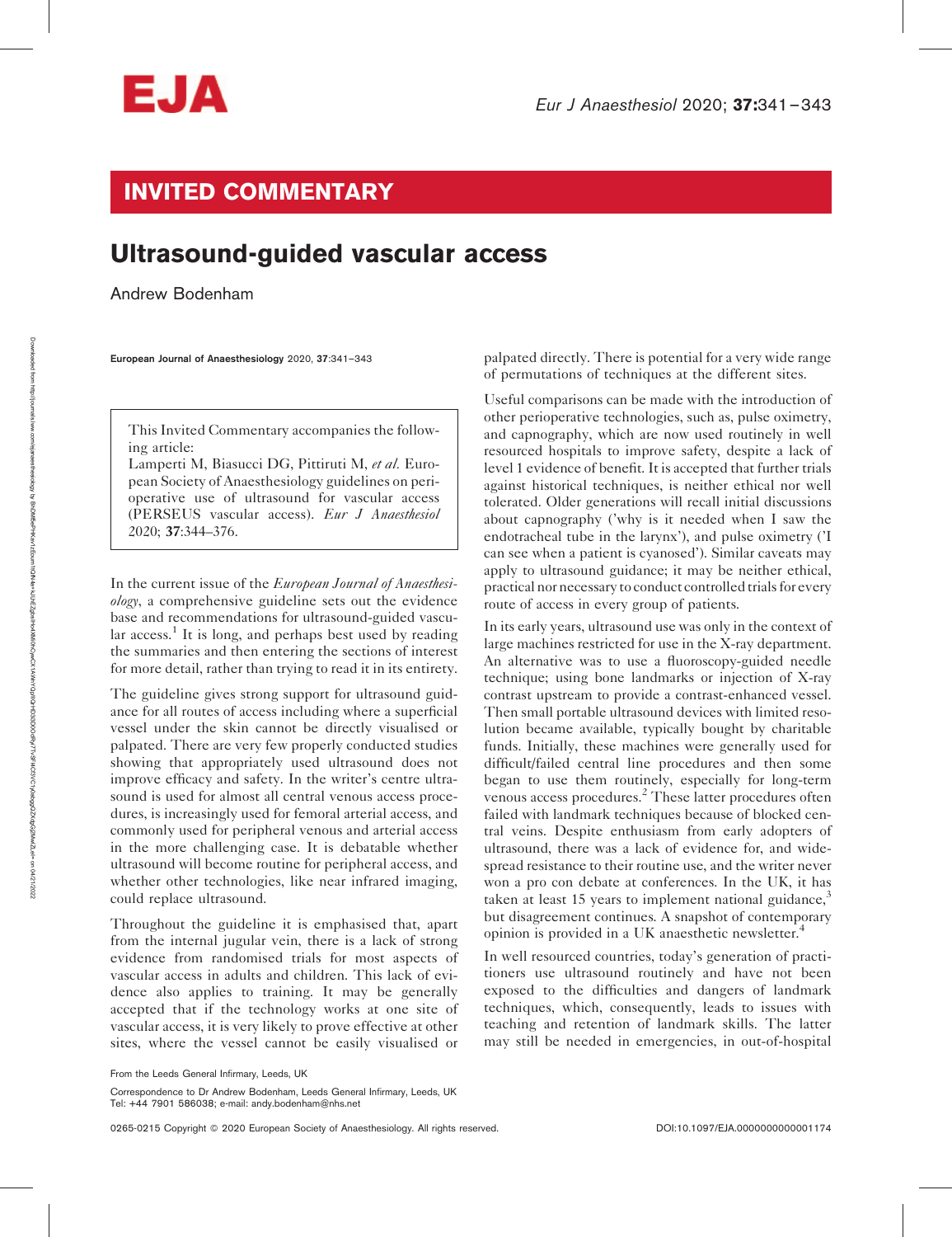

procedures, and in low-resource countries.<sup>5</sup> Nevertheless, in the UK, in a medicolegal setting, it is now difficult to defend complications, which could have been avoided by the use of ultrasound.

Ultrasound enables the use of puncture sites away from the traditional landmark-guided sites. These sites offer potential advantages beyond the actual needle access. Good examples include the use of a more lateral approach to the axillary vein rather than a subclavian site, peripherally inserted central catheters (PICC/midline) in the mid upper arm away from the elbow flexure, mid forearm radial artery cannulation away from the wrist flexure and superficial femoral artery/vein puncture more distal than the groin.

Ideally, operators should have ultrasound skills to enable well tolerated cannulation at all commonly used sites (e.g. peripheral, upper arm, neck, subclavian, femoral) to allow an optimal choice for each patient, indication and device. Evidence is starting to accumulate to guide the choice of access sites; for example, for long-term venous access a more central route of access may be favourable in terms of infection and thrombosis compared with PICC placement.<sup>6</sup>

The guidelines do not comment on standards and specifications of ultrasound devices and related equipment.<sup>1</sup> Modern machines offer high resolution suitable for all types of commonly performed vascular access, nerve blocks and other relatively superficial procedures. However, linear higher frequency (e.g. 7–13 MHz) probes typically used, are not suitable for imaging of the heart and intrathoracic structures, for example, for catheter tip location and pericardial imaging. A separate lower frequency curvilinear probe (echocardiography type) is needed, which may be unavailable outside ICUs and specialist cardiac theatres/imaging suites.

High resolution allows imaging of equally important adjacent at-risk structures; arteries, veins, nerves, pleura and others. In central venous access, it is generally more important to avoid collateral damage rather than cannulate the vein at the first attempt. Older small screen, low resolution devices are still in use in many centres; these will not adequately show needle tip position, thrombus, nerve bundles, or arterial branches. Ultrasound images, which may be diagnostic as well interventional, are not being saved in any reliable retrievable archive in most centres, which is not acceptable by radiology standards.

Needle visualisation is important, with a large number of aids available. These include: disposable and nondisposable needle guides, ultrasound beam adjustors, echo tip needles and automatic aspiration devices. Although these have plausible advantages, they have not entered main steam practice, and all add to the cost of procedures. A major advantage of ultrasound is that, beyond the initial purchase and ongoing maintenance and training costs,

there is little additional cost per procedure apart from sterile gel and protective sleeves (often too short for optimal sterility). There are studies citing cost effectiveness assessed by a number of measures, including; complications, operator and theatre time and waste of expensive disposable equipment.

Training is well covered in the guideline.<sup>1</sup> Ultrasound guidance requires significant skills, which some find easier to acquire than others. The learning curve may be long to achieve expert skills, and operators still need other skills to complete all procedural steps. There are various scoring systems to predict the difficulty of peripheral venous access and these could be refined further for central access. The variable anatomy of veins and arteries is less well recognised outside of vascular or reconstructive surgery. Common variations include high bifurcation of the radial and ulnar arteries in the upper arm with corresponding variance in brachial veins, dominance of one internal jugular vein on the left or right, arterial branches in front of the axillary artery (thoracoacromial trunk) or behind internal jugular vein (thyrocervical trunk).

Some limitations are discussed below.

Gaining vessel access: Ultrasound guidance and operator skills are not the only variables to determine success. Small collapsible mobile target vessels, or thickened vessel walls or perivascular sheaths with vulnerable arteries (main trunk or branches) or nerves (either in front or behind) may be difficult to access safely with the standard needles provided in kits. Many vascular access needles are relatively blunt, and this varies between kits and manufacturers. First pass safe access may be helped with smaller bore, sharper tipped, 20-gauge needles with finer more flexible guidewires, a small dilator and introducer sheath. The latter is designed to pass a standard 0.038" guidewire, which is then used to complete the procedure. So-called 'micro-type' kits are available, but similar needles, guidewires and catheters can be found in arterial line sets and radial artery access kits (6 Fr) as used by cardiologists for coronary interventions. Soft flexible nitonol tipped guidewires are very helpful in more challenging cases for initial access and central positioning. The use of multiple serial dilators (e.g. 6, 8, 10 and 12 Fr) rather than trying to insert one large dilator (e.g. 12 Fr), improves safety and reduces discomfort, particularly if there is scarring from previous access or injury.

Catheter tip guidance and confirmation: The guideline strongly supports of the use of ultrasound for catheter tip position confirmation when other techniques like ECG, electromagnetic or  $X$ -ray guidance are not available.<sup>1</sup> Whilst such techniques are now well described, and work for enthusiasts and experts in the trial situation, their true practicality is still uncertain and in development. This may reflect practical sterility issues for a single-handed